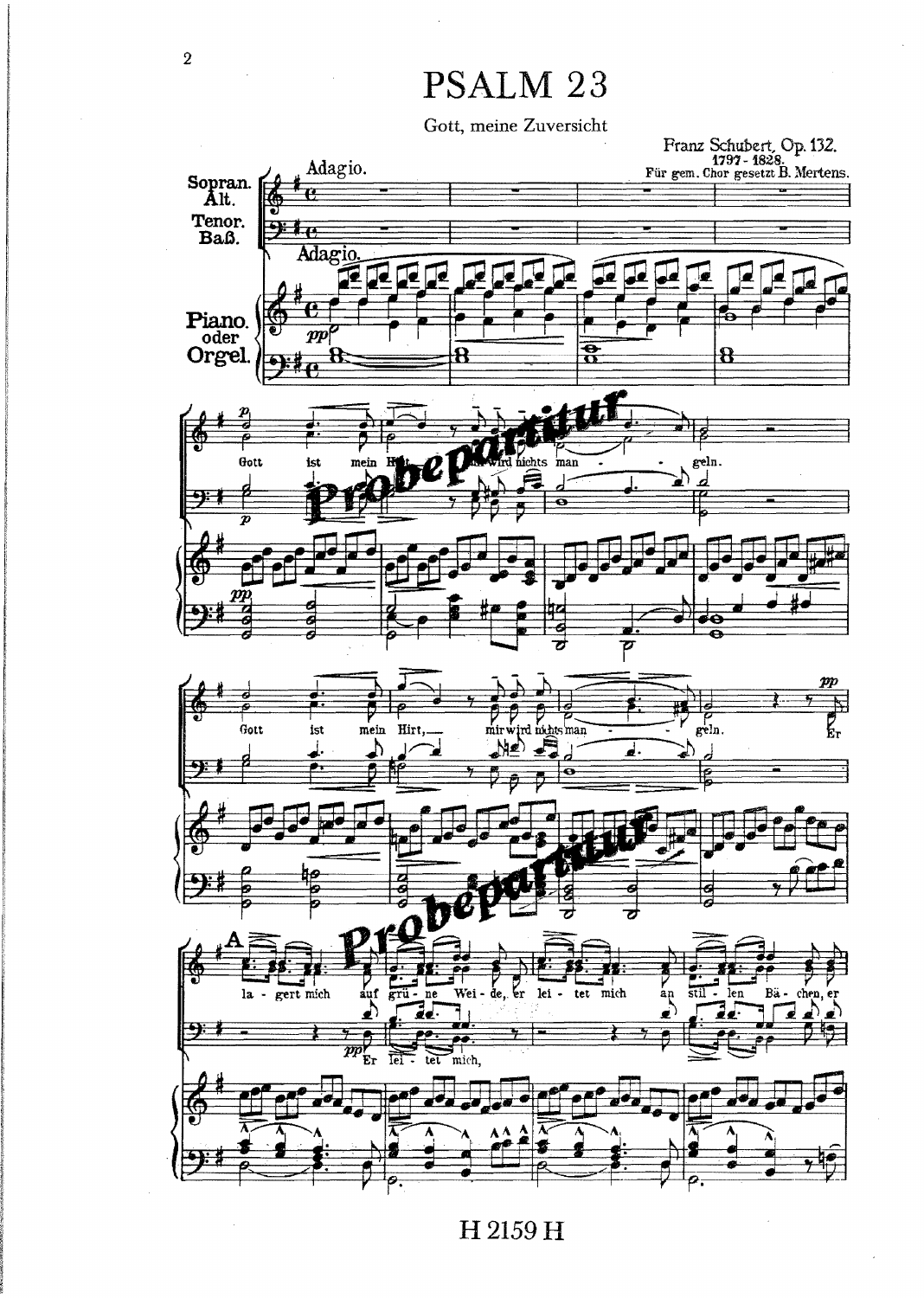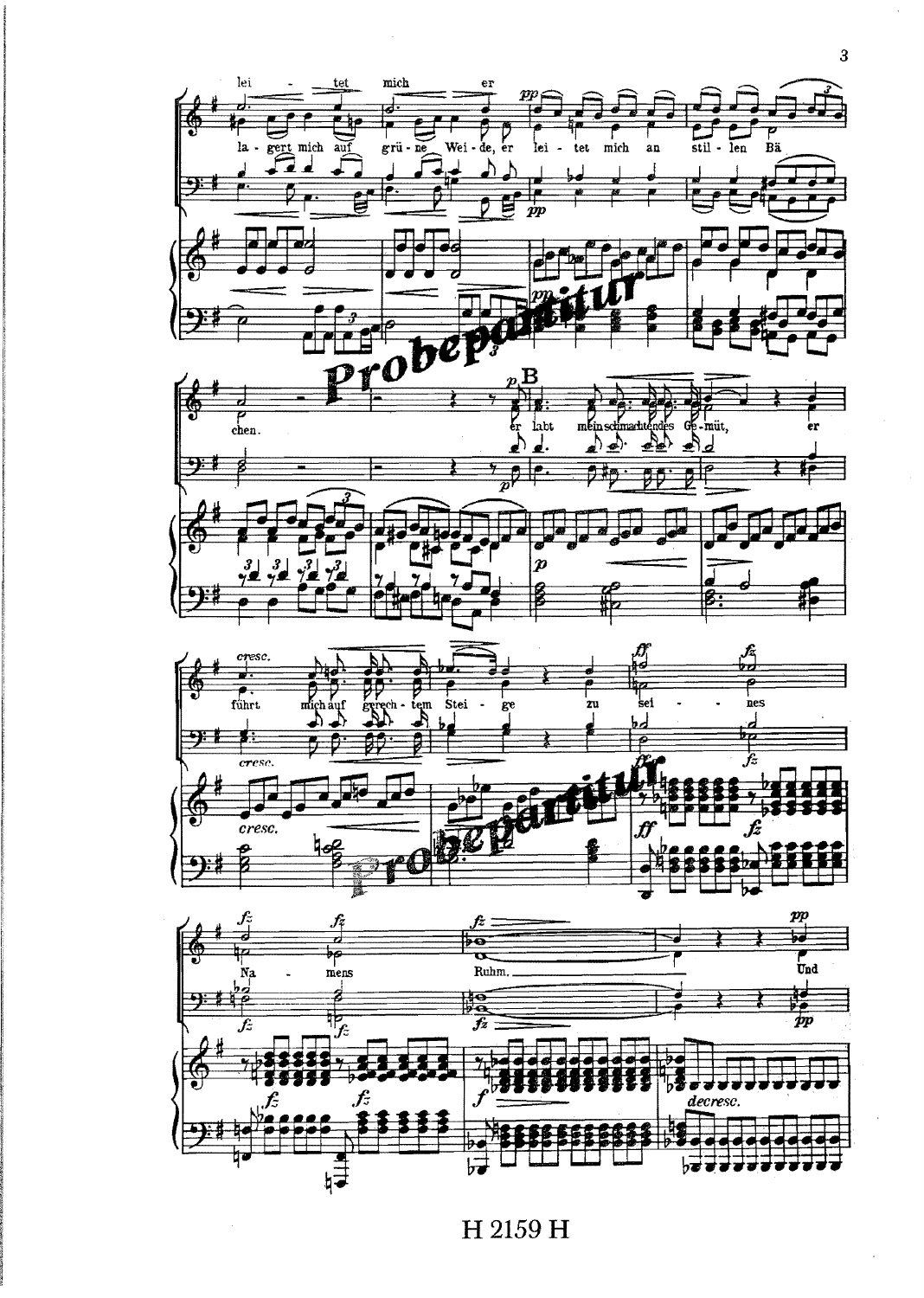





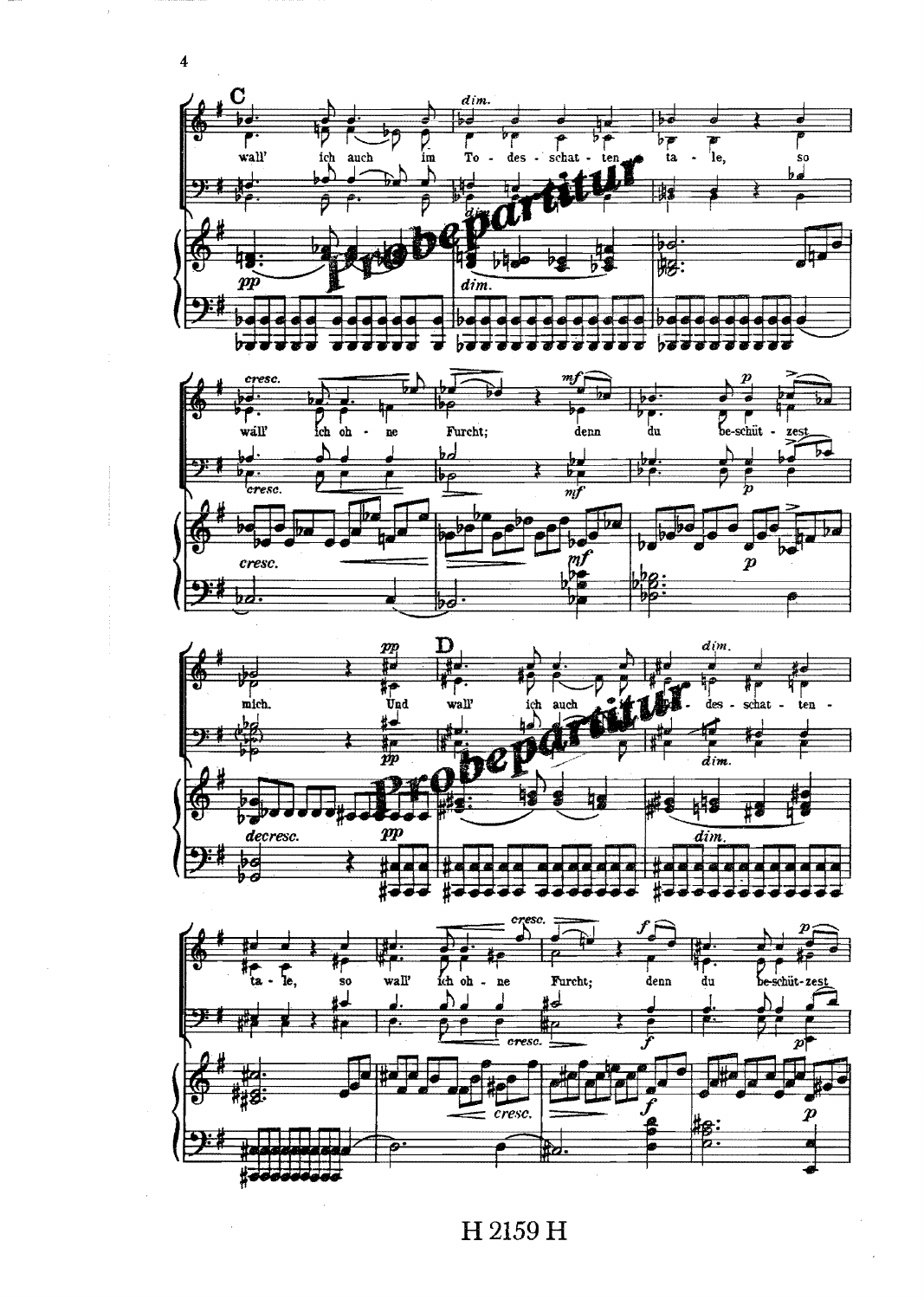





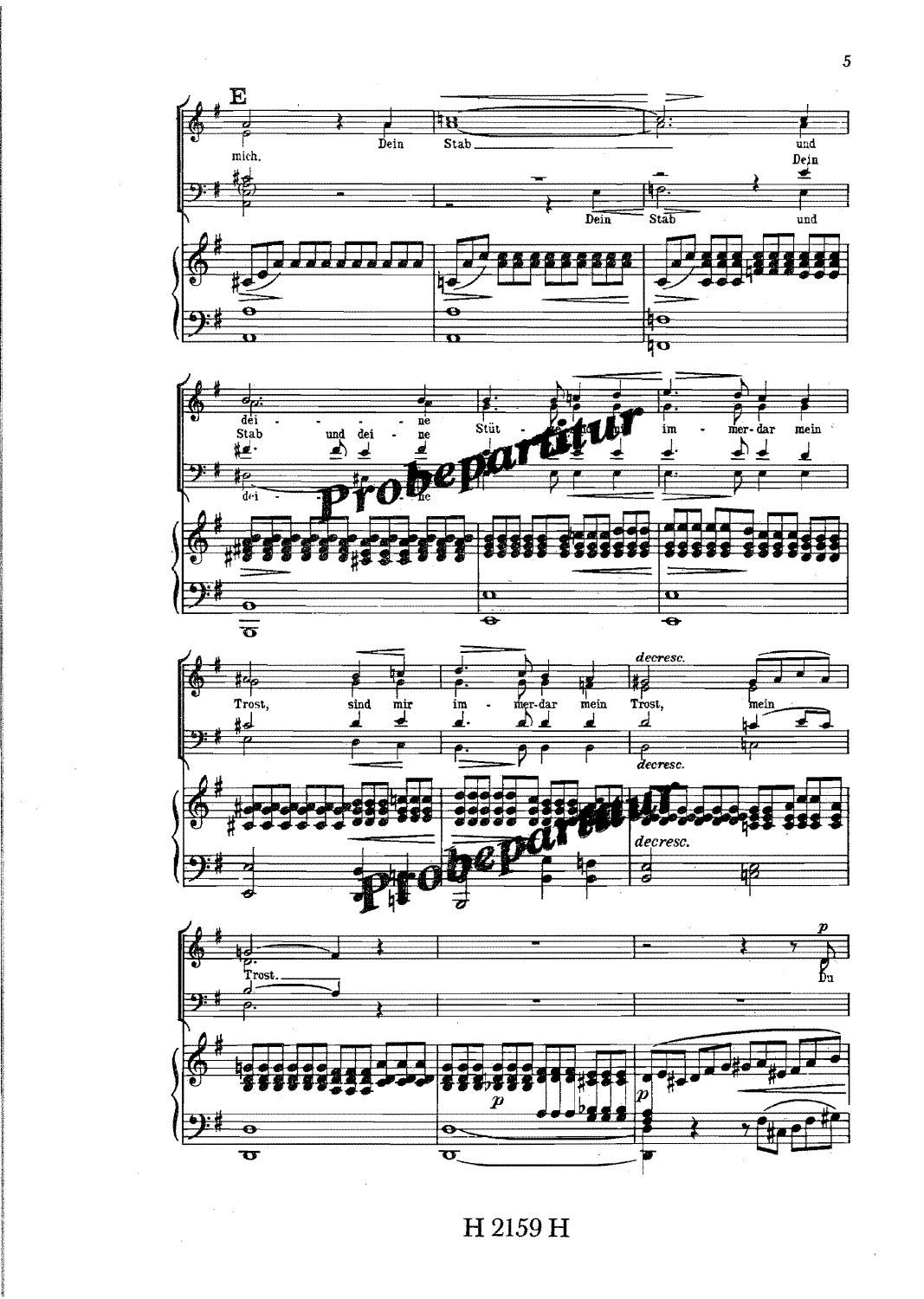

H 2159 H